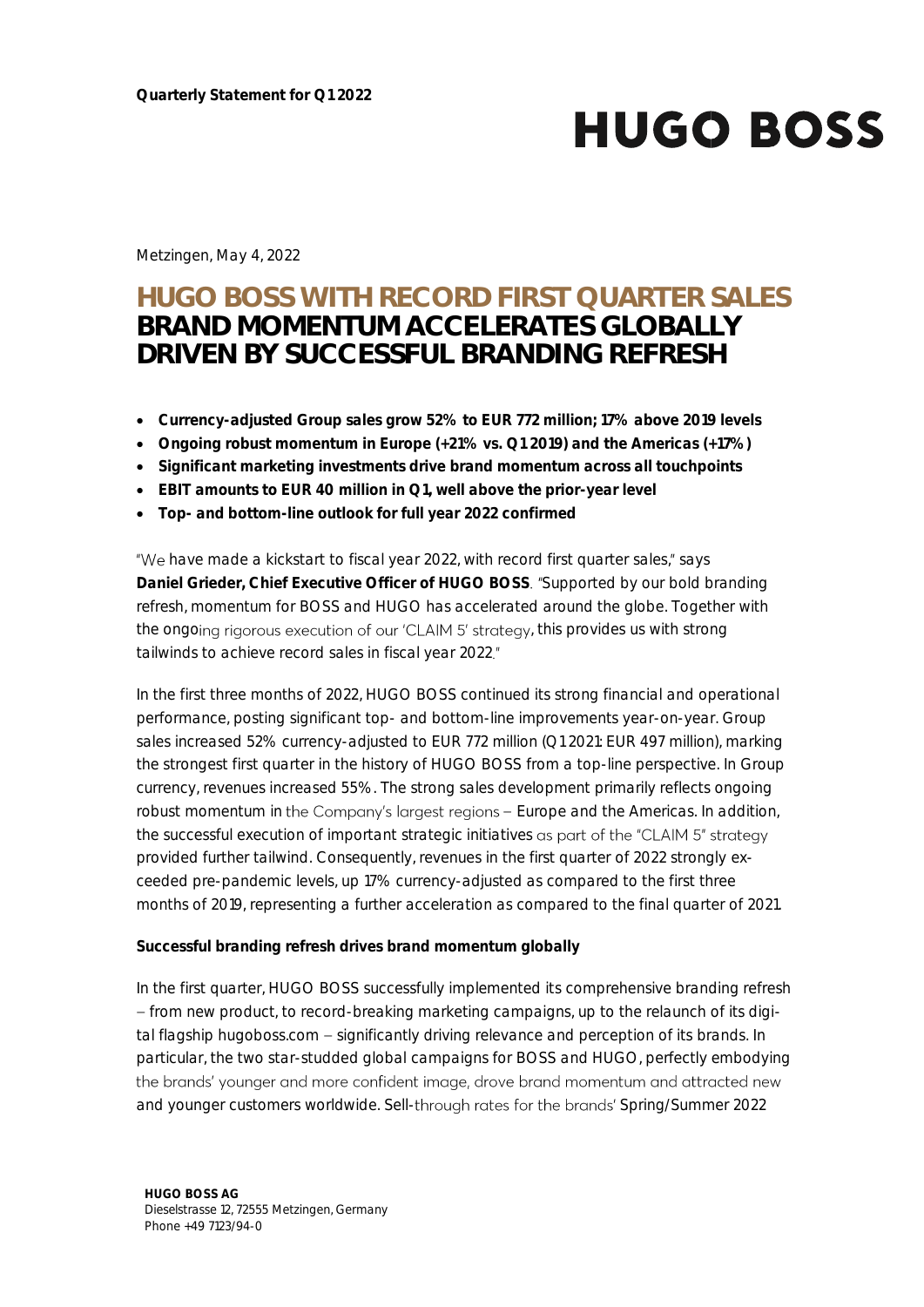collections – the first ones to fully embody the branding refresh – clearly exceed those of previous collections. Fueled by this success, HUGO BOSS recorded significant double-digit growth in currency-adjusted sales for BOSS Menswear (+53%), BOSS Womenswear (+41%), and HUGO (+52%). On a three-year-stack basis, currency-adjusted sales for BOSS Menswear exceeded pre-pandemic levels by 17%, while sales for BOSS Womenswear remained on par. At HUGO, currency-adjusted sales grew a strong 26% as compared to 2019.

**Strong momentum in Europe and the Americas continues**

Momentum was particularly strong in Europe and the Americas. Compared to the prior-year period, currency-adjusted sales in Europe increased 69%, translating into strong growth of 21% on a three-year-stack basis. This development represents a further acceleration as compared to the final quarter of 2021, driven by robust local demand across key European markets, particular in Great Britain and France. Also in Eastern Europe, momentum remained strong despite the war in Ukraine and the corresponding suspension of business activities in Russia, implemented as of March 9. Regardless of this, HUGO BOSS remains deeply concerned by the humanitarian crisis in the region, contributing financial aid to organizations aimed at supporting those affected by the war. The Company will continue to closely follow the dramatic developments in Ukraine and the region and take further decisions and actions as needed.

In the Americas, currency-adjusted revenues were up 56% compared to the prior year. Consequently, sales grew 17% as compared to 2019 levels, with all of the region's markets recording sales increases versus pre-pandemic levels. While the Group's business in Asig/Pacific also recorded a promising start to the year, renewed COVID-19-related restrictions – including temporary store closures and reduced opening hours – weighed on consumer sentiment and store traffic in mainland China towards the end of the quarter. As a result, currency-adjusted sales in mainland China remained 13% below the prior-year period but were up 12% versus 2019 levels. Overall, revenues in the Asia/Pacific region came in 3% above the prior-year level and only 1% below that of 2019.

#### **Broad-based growth across all channels**

From a channel perspective, the Group's digital business - including the digital flagship hugoboss.com as well as digital revenues generated with partners  $-$  successfully continued its double-digit growth trajectory. Despite being up against a particularly strong comparison base from the prior-year period, currency-adjusted sales increased 22% in the first quarter of 2022, with double-digit improvements across all digital touchpoints. This development was supported by the successful relaunch of hugoboss.com implemented in January. Compared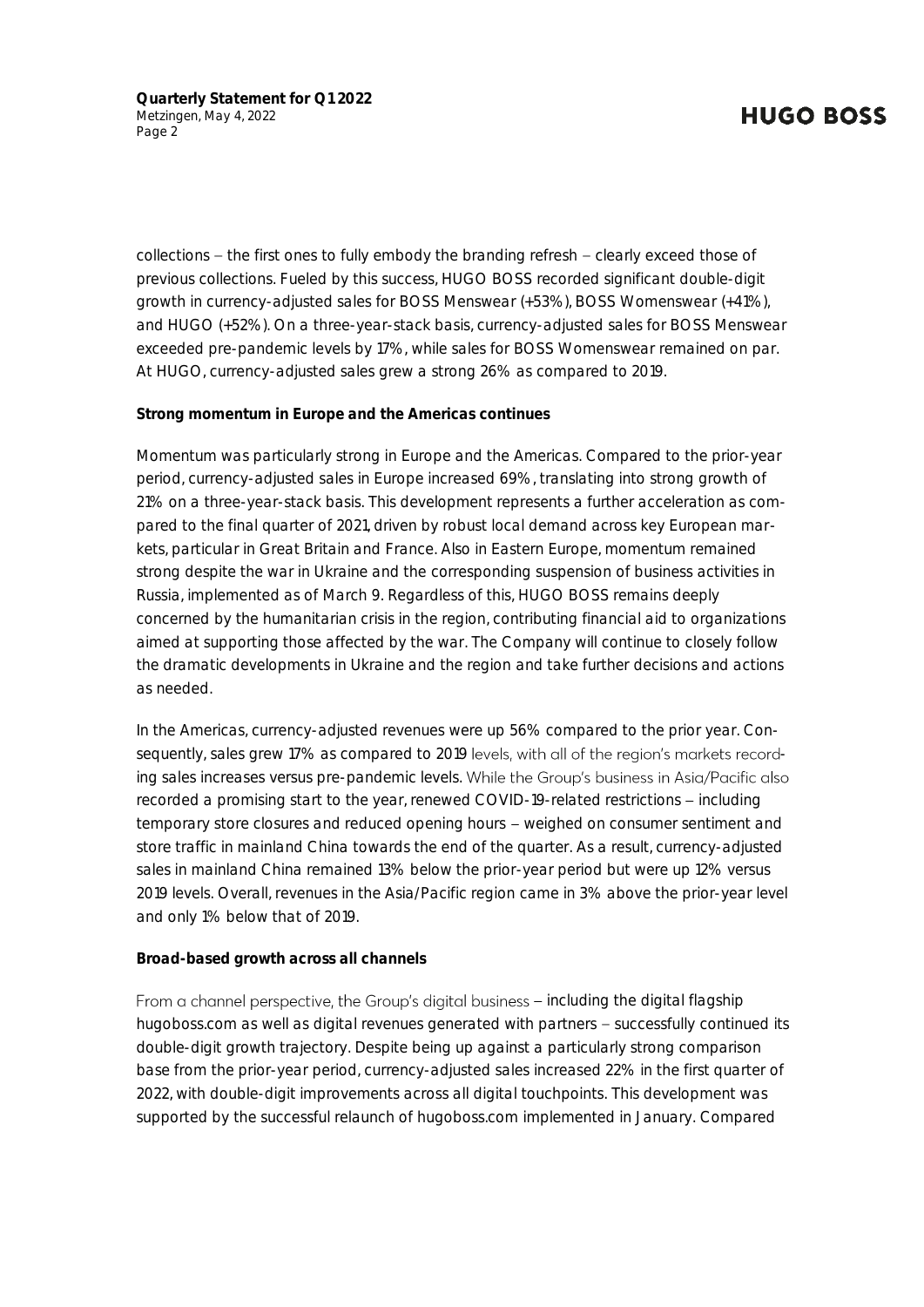**Quarterly Statement for Q1 2022** Metzingen, May 4, 2022 Page 3

to 2019, total digital sales more than doubled, up 145% currency-adjusted. The Group's brickand-mortar retail business also recorded double-digit sales improvements, with revenues up a strong 76%, partly reflecting long-lasting temporary store closures in the prior-year period. Consequently, revenues were 5% above 2019 levels. At the same time, sales in brick-andmortar wholesale grew 44%, marking the channel's return to pre-pandemic levels with an increase of 2% as compared to 2019, both currency-adjusted. This mainly reflects the strong demand of wholesale partners for the Spring/Summer 2022 collections fully incorporating the branding refresh.

**EBIT increases strongly to EUR 40 million despite significant brand investments**

In the first quarter of 2022, HUGO BOSS generated an operating profit (EBIT) of EUR 40 million, well above the prior-year level (Q1 2021: EUR 1 million) and despite significant investments into the business. In particular, marketing investments effectively doubled, first and foremost reflecting the comprehensive BOSS and HUGO campaigns as part of the branding refresh, aimed at driving brand relevance globally. The increase in EBIT is mainly attributable to the strong sales growth as well as an improvement in gross margin, as a higher share of full-price sales more than compensated for the persistently high level of global freight and transportation costs.

**HUGO BOSS confirms outlook for full year 2022**

Following its successful start to 2022, HUGO BOSS confirms its top- and bottom-line outlook for the current fiscal year. Accordingly, the Group continues to expect sales in 2022 to increase between +10% and +15% to a new record level of between EUR 3.1 billion and EUR 3.2 billion. This outlook is underpinned by the persisting strong brand momentum generated by BOSS and HUGO in the wake of the successful branding refresh. Additionally, HUGO BOSS expects ongoing robust momentum in Europe and the Americas, supported by a particularly strong order intake for Fall/Winter 2022, which is forecast to drive wholesale sales in the second half of the year. Driven by the anticipated robust top-line improvements, HUGO BOSS remains confident of generating significant bottom-line growth in 2022. The Company thus continues to forecast EBIT to increase within a range of +10% to +25% to an amount of between EUR 250 million and EUR 285 million, despite ongoing investments into product, brand, and digital as part of "CLAIM 5", and against the backdrop of the current geopolitical and macroeconomic uncertainties.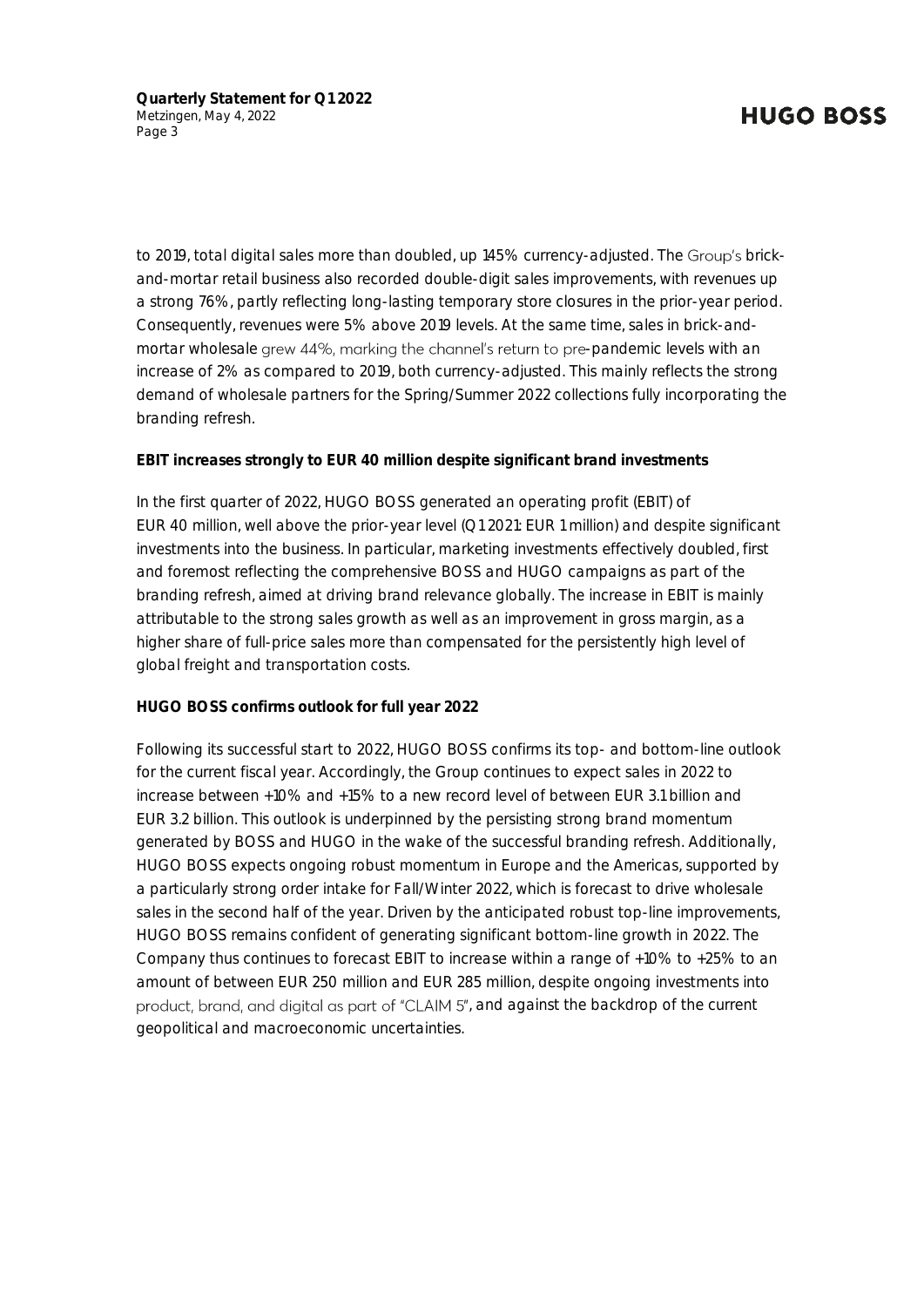|              |     | in EUR million | Change in %  | Change in %<br>currency-adjusted |
|--------------|-----|----------------|--------------|----------------------------------|
| Europe       |     | 505            | $+69$        | $+69$                            |
| Americas     | 134 |                | $+68$        | $+56$                            |
| Asia/Pacific | 110 |                | $+9$         | $+3$                             |
| Licenses     | 23  |                | $+34$        | $+34$                            |
| Group        |     |                | 772<br>$+55$ | $+52$                            |

#### **Q1 sales development by segment**

- In the first quarter of 2022, HUGO BOSS recorded significant top-line improvements, with currency-adjusted **Group sales** up 52% against the prior-year period. Consequently, revenues increased 17% currency-adjusted compared to the first quarter of 2019, representing a further acceleration as compared to the final quarter of 2021. While momentum in Europe and the Americas continued throughout the first three months of the year, renewed pandemic-related restrictions in mainland China weighed on the overall business performance in Asia/Pacific.
	- In **Europe**, currency-adjusted sales increased 69% on the prior-year level, translating into growth of 21% on a three-year-stack basis. This development represents a further acceleration compared to the final quarter of 2021, driven by robust local demand across key European markets. Great Britain and France recorded a particularly strong performance with three-year-stack growth of 32% and 13%, respectively, while sales in Germany were effectively in line with 2019 levels. Also in Eastern Europe, momentum remained robust, as reflected by high double-digit growth as compared to 2019 levels.
	- Revenues in the **Americas** were up 56% currency-adjusted as compared to the prioryear period. Consequently, sales grew 17% versus 2019 levels, with all of the region's markets recording sales increases versus pre-pandemic levels. In the important U.S. market, where HUGO BOSS continues to successfully foster its 24/7 brand image, revenues increased 9% versus 2019. While trends were similar in Canada, HUGO BOSS was able to continue its particularly strong momentum in Latin America as reflected by high double-digit sales growth compared to 2019 levels.
	- Sales in the **Asia/Pacific** region came in 3% above the prior-year level and only 1% below that of 2019, both currency-adjusted. While HUGO BOSS recorded a promising start to the year also in this region, renewed COVID-19-related restrictions – including temporary store closures and reduced opening hours - weighed on consumer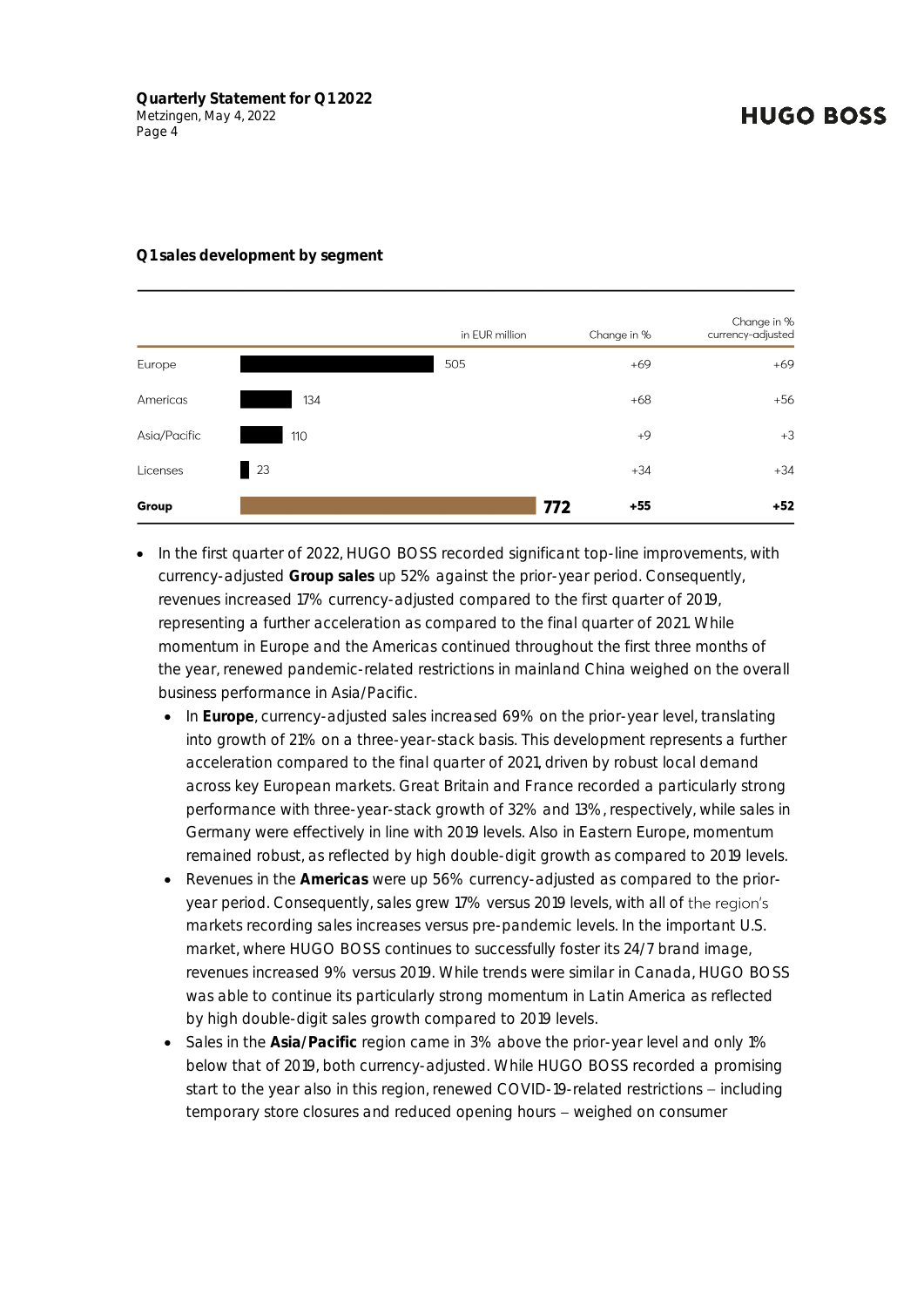**Quarterly Statement for Q1 2022** Metzingen, May 4, 2022 Page 5

> sentiment and store traffic in mainland China towards the end of the quarter. Consequently, currency-adjusted sales in mainland China remained 13% below the prior-year level, but were up 12% compared to the first quarter of 2019. While business in Hong Kong and Macao continued to be significantly impacted by lower tourism flows, markets such as Japan and Australia continued their overall business recovery, recording robust growth versus 2019 levels.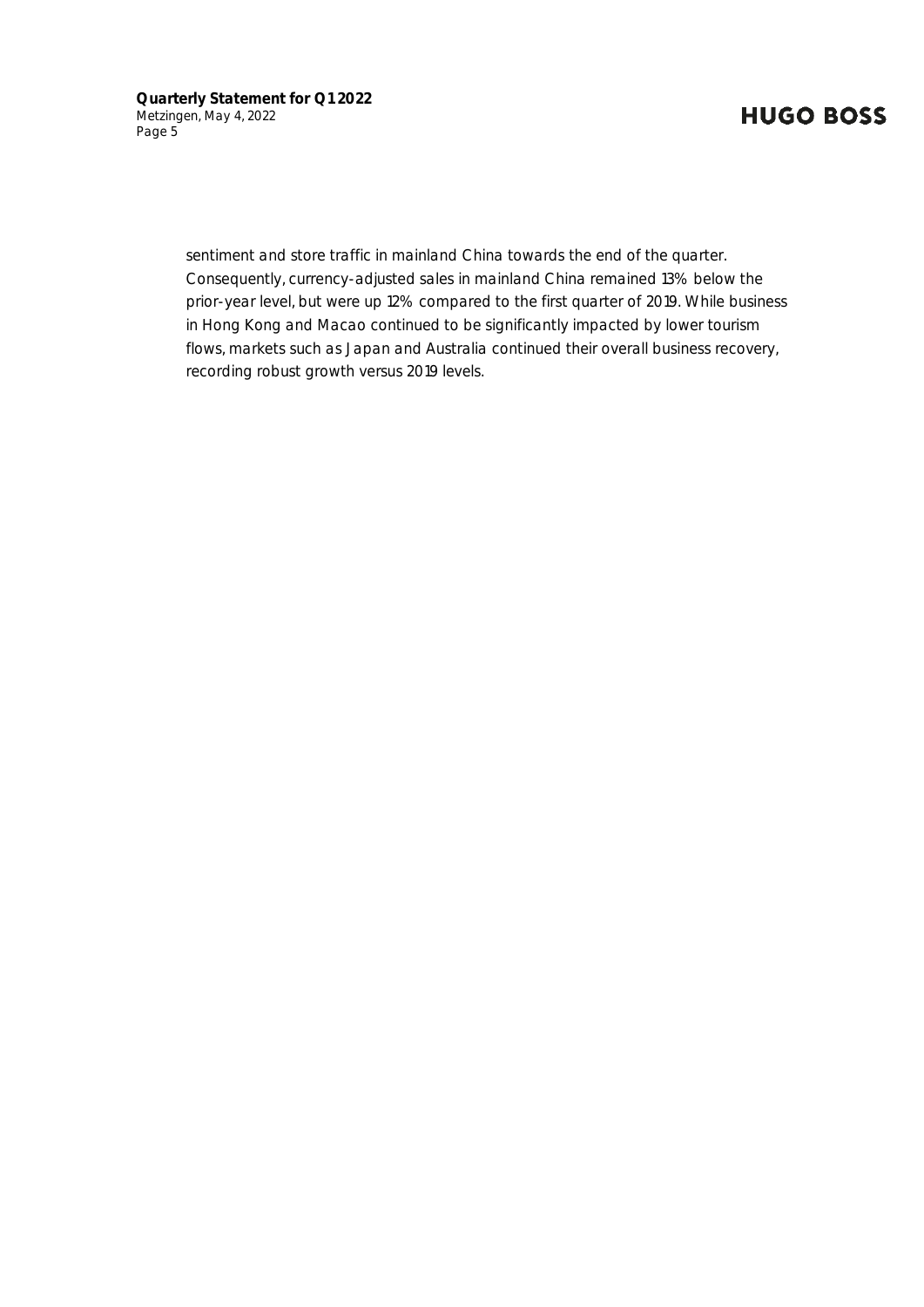#### **Q1 sales development by channel**

|                               |     |     | in EUR million | Change in %  | Change in %<br>currency-adjusted |
|-------------------------------|-----|-----|----------------|--------------|----------------------------------|
| Brick-and-mortar<br>retail    |     |     | 383            | $+81$        | $+76$                            |
| Brick-and-mortar<br>wholesale |     | 220 |                | $+46$        | $+44$                            |
| Digital                       | 146 |     |                | $+25$        | $+22$                            |
| Licenses                      | 23  |     |                | $+34$        | $+34$                            |
| Group                         |     |     |                | 772<br>$+55$ | $+52$                            |

For details by channel and region, please refer to page 16.

- The **brick-and-mortar retail business** (including freestanding stores, shop-inshops, and outlets) recorded strong double-digit sales improvements in the first quarter, with currency-adjusted revenues up 76% year-on-year. This development was driven by the successful execution of important strategic initiatives as part of "CLAIM 5" as well as robust consumer sentiment, particularly in Europe and the Americas. At the same time, the prior-year period was marked by long-lasting temporary store closures, as reflected by an average store closing rate of around 25% in the first quarter of 2021. On a three-yearstack basis, revenues were up 5%.
- Currency-adjusted sales in **brick-and-mortar wholesale** grew 44% compared to the prior-year period, marking the channel's return to pre-pandemic levels with an increase of 2% as compared to 2019. This mainly reflects robust demand of wholesale partners for the Spring/Summer 2022 collections of BOSS and HUGO, fully incorporating the branding refresh. At the same time, delivery shifts compared to the prior year weighed on wholesale growth to some extent.
- The Group's digital business (including the Company's digital flagship hugoboss.com as well as digital revenues generated with partners) successfully continued its double-digit growth trajectory. Despite being up against a particularly strong comparison base from the prioryear period, currency-adjusted sales increased 22% in the first quarter of 2022, with doubledigit improvements across all digital touchpoints. This development was supported by the successful relaunch of hugoboss.com implemented in January. Compared to 2019, the Company's digital business more than doubled, with currency-adjusted revenues up 145%.
- Sales in the **license business** increased by 34% compared to the prior-year level, currency-adjusted, reflecting strong double-digit growth across all key product groups including fragrances, watches, and eyewear. Consequently, currency-adjusted revenues exceeded 2019 levels for the first time, growing 29% on a three-year-stack basis.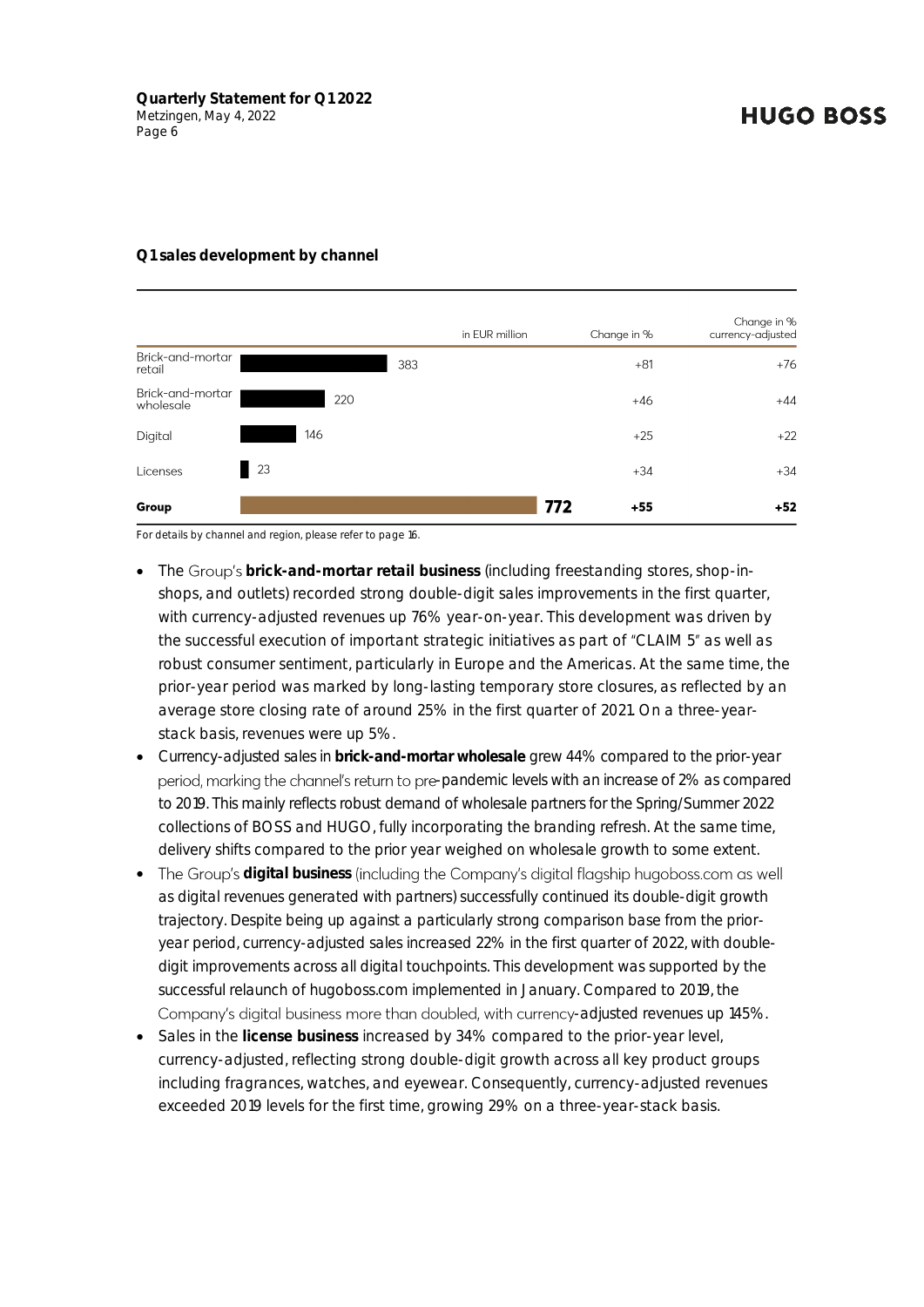#### **Q1 sales development by brand**

|                           |      | in EUR million | Change in %  | Change in %<br>currency-adjusted |
|---------------------------|------|----------------|--------------|----------------------------------|
| <b>BOSS</b><br>Menswear   |      | 604            | $+57$        | $+53$                            |
| <b>BOSS</b><br>Womenswear | - 51 |                | $+43$        | $+41$                            |
| <b>HUGO</b>               | 116  |                | $+54$        | $+52$                            |
| Group                     |      |                | 772<br>$+55$ | $+52$                            |

- Both, **BOSS Menswear** and **BOSS Womenswear**, as well as **HUGO** recorded strong double-digit growth in the first quarter, driven by high global demand for the brands' Spring/Summer 2022 collections, the first collections fully incorporating the bold branding refresh. On a three-year-stack basis, currency-adjusted sales for BOSS Menswear exceeded pre-pandemic levels by 17%, while sales for BOSS Womenswear remained on par. At HUGO, currency-adjusted sales grew a strong 26% as compared to 2019.
	- The Company's casualwear business continued to drive growth across all brands, with a particularly strong contribution from product groups such as jersey, denim, and sneakers. For HUGO, casualwear sales even doubled compared to 2019 levels.
	- The brands' formalwear offerings also recorded a robust performance in the first quarter, driven by its modern interpretation focused on comfort, innovation, and casualization.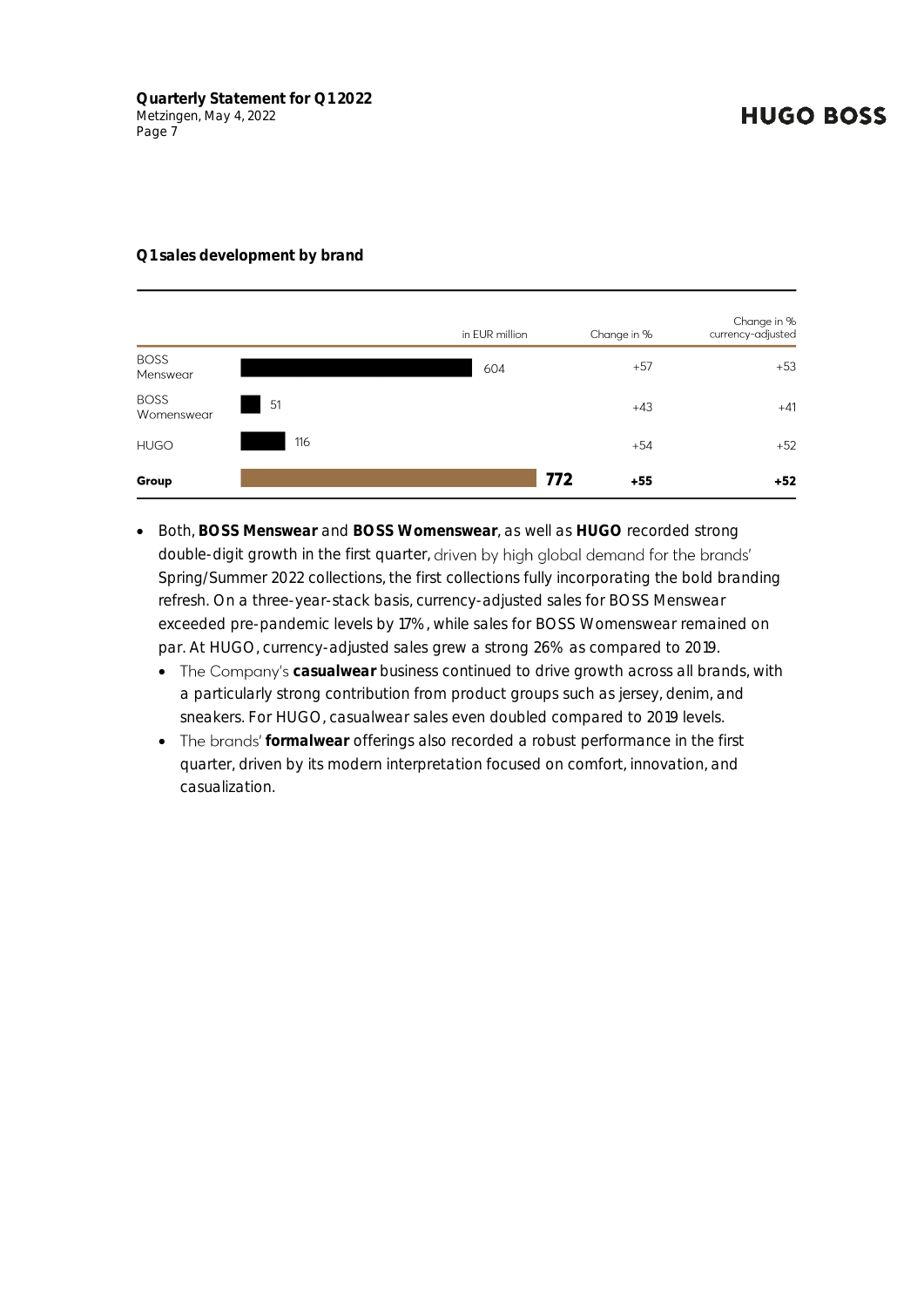#### **Q1 earnings development**

| (in EUR million)                          |                 |                 |             |
|-------------------------------------------|-----------------|-----------------|-------------|
|                                           | Jan.-March 2022 | Jan.-March 2021 | Change in % |
| <b>Sales</b>                              | 772             | 497             | 55          |
| Cost of sales                             | (296)           | (197)           | (51)        |
| Gross profit                              | 476             | 300             | 58          |
| In % of sales                             | 61.6            | 60.4            | 120 bp      |
| Operating expenses                        | (436)           | (300)           | (45)        |
| In % of sales                             | (56.5)          | (60.3)          | 380 bp      |
| Thereof selling and distribution expenses | (344)           | (231)           | (49)        |
| Thereof administration expenses           | (92)            | (68)            | (34)        |
| Operating result (EBIT)                   | 40              |                 | $>100$      |
| In % of sales                             | 5.2             | 0.2             | 500 bp      |
| Financial result                          | (3)             | (11)            | 71          |
| Earnings before taxes                     | 37              | (11)            | $>100$      |
| Income taxes                              | (10)            | 3               | < (100)     |
| Net income                                | 26              | (8)             | $>100$      |
| Attributable to:                          |                 |                 |             |
| Equity holders of the parent company      | 24              | (9)             | $>100$      |
| Non-controlling interests                 |                 |                 | 57          |
| Earnings per share (in EUR) <sup>1</sup>  | 0.35            | (0.13)          | $>100$      |
| Tax rate in %                             | 28              | 28              |             |
|                                           |                 |                 |             |

<sup>1</sup> Basic and diluted earnings per share.

- The improvement in **gross margin**, up 120 basis points to 61.6%, mainly reflects a higher share of full-price sales, which was partly offset by persistently high levels of global freight and transportation costs.
- **Operating expenses** increased 45% in the first quarter of 2022, mainly reflecting a significant step-up in brand and digital investments as part of "CLAIM 5" as well as a normalization in rental and payroll expenses given long-lasting temporary store closures in the prior-year period. As a percentage of sales, however, operating expenses decreased to a level of 56.5%.
	- **Selling and distribution expenses** were up 49% compared to the prior-year period. While own retail expenses effectively returned to pre-pandemic levels, HUGO BOSS recorded a particularly strong increase in marketing investments, fully in line with its "CLAIM 5" strategy aimed at driving brand relevance. Consequently, as compared to 2019 and 2021 levels, marketing investments effectively doubled to EUR 80 million, representing 10.4% of Group sales. This development reflects the comprehensive global marketing campaigns for BOSS and HUGO as part of the successful branding refresh. As a percentage of sales, however, selling and distribution expenses decreased to 44.6%.
	- **Administration expenses** increased 34% as compared to the prior-year period, driven by higher payroll expenses and digital investments. As a percentage of sales, however, administration expenses decreased to 11.9%.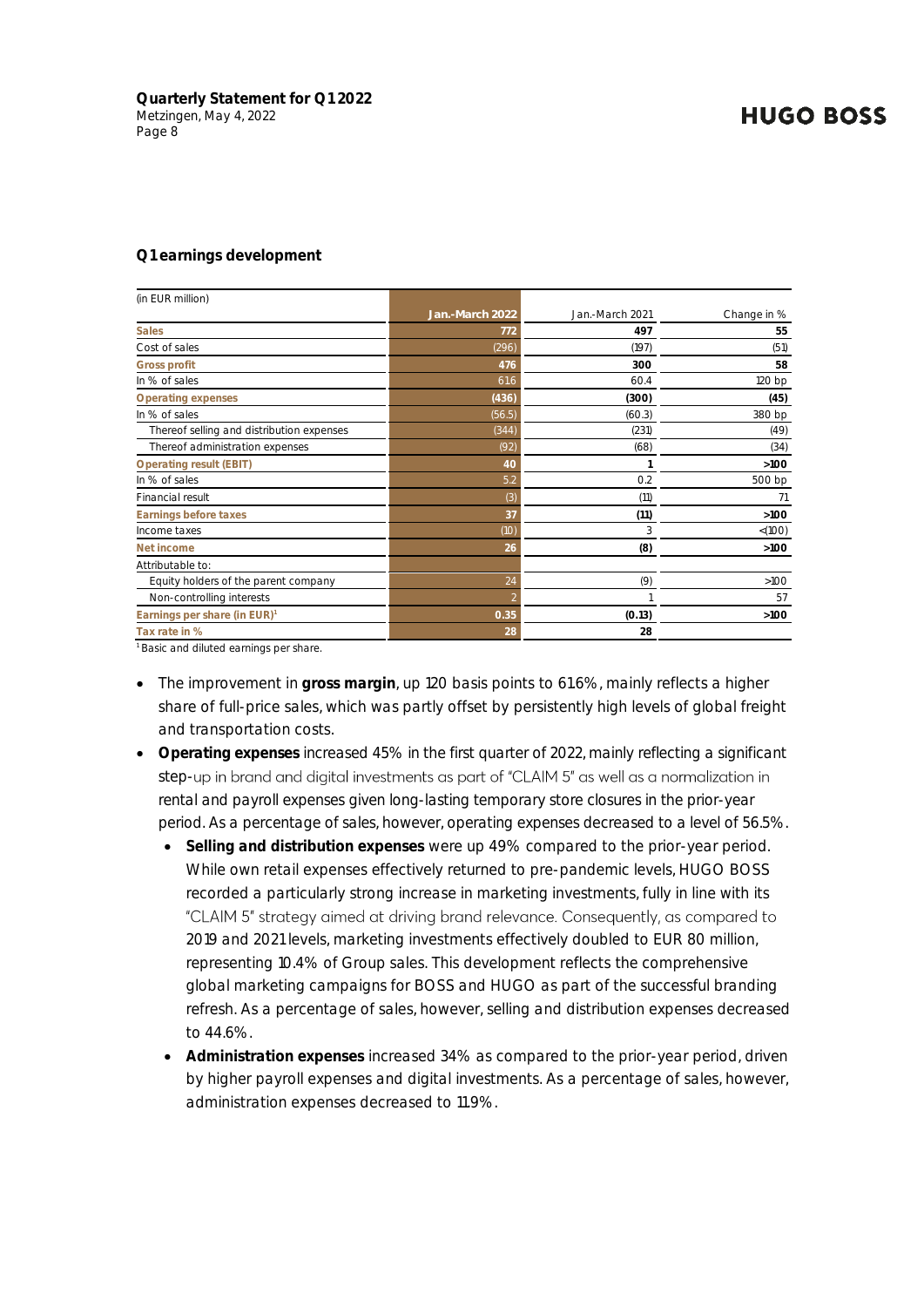**Quarterly Statement for Q1 2022** Metzingen, May 4, 2022 Page 9

# **HUGO BOSS**

- Despite significant investments into the business, aimed at driving the successful execution of "CLAIM 5," the operating profit (EBIT) totaled EUR 40 million in the first quarter of 2022, well above the prior-year level. The increase in EBIT mainly reflects the strong top-line development as well as the improvement in gross margin.
- Consequently, **net income** increased to EUR 26 million, also supported by lower **net financial expenses** mainly attributable to a favorable development of exchange rates in the three-month period.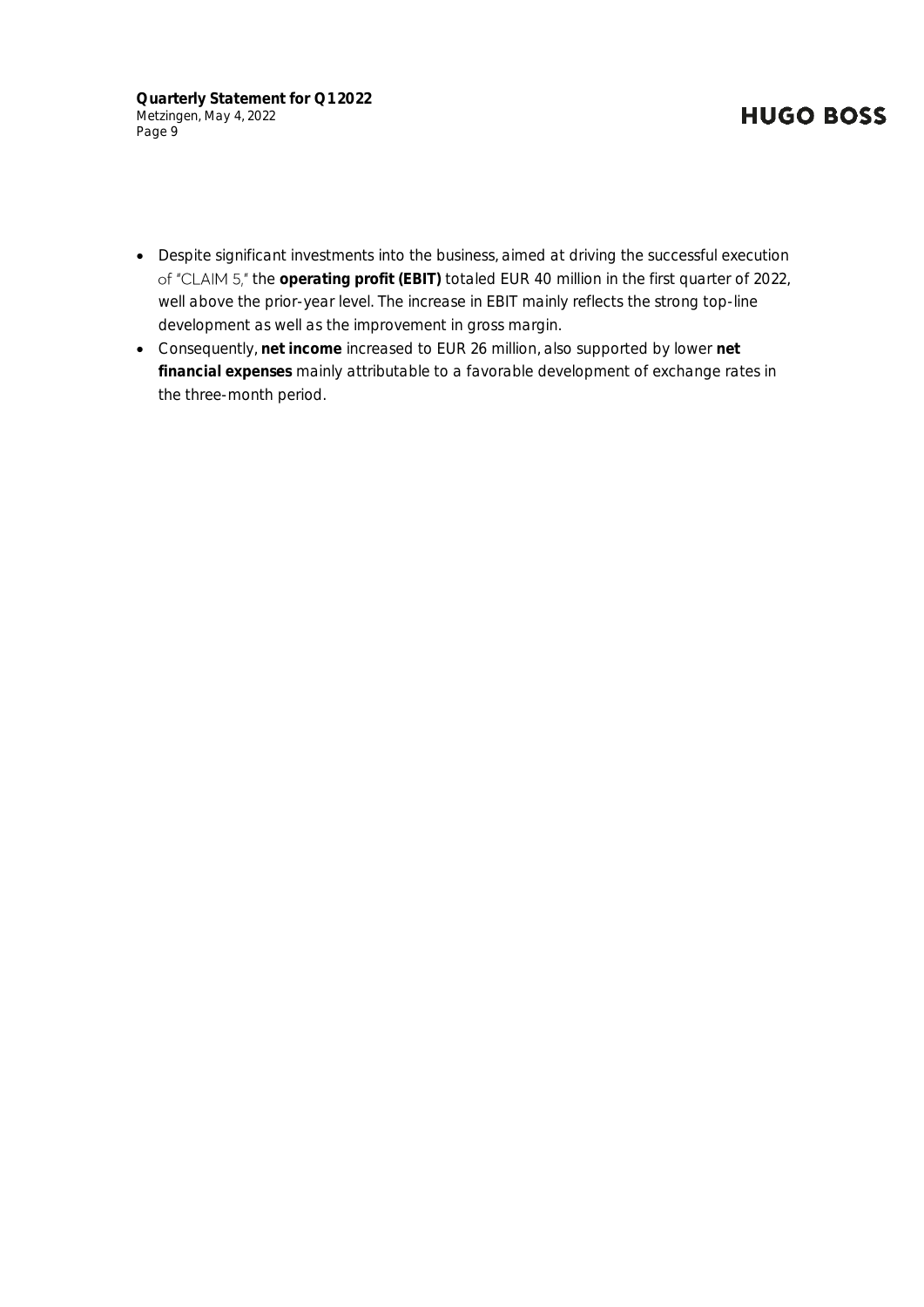#### **Net assets and financial position**

| March 31, 2022                         |     | in EUR million | Change in % <sup>1</sup> | Change in %<br>currency-adjusted <sup>1</sup> |
|----------------------------------------|-----|----------------|--------------------------|-----------------------------------------------|
| <b>TNWC</b>                            |     | 472            | (14)                     | (20)                                          |
| Inventories                            |     | 646            | $+1$                     | (3)                                           |
| Net financial<br>position <sup>2</sup> | 120 |                | >100                     |                                               |

<sup>1</sup> Change compared to March 31, 2021.

<sup>2</sup> Excl. the impact of IFRS 16.

- **Trade net working capital (TNWC)** decreased 20% on a currency-adjusted basis, reflecting lower inventories and a strong increase in trade payables, which more than compensated for higher trade receivables. The increase in trade payables was mainly attributable to an increased utilization of the Company's supplier financing program. The moving average of **TNWC as a percentage of sales** based on the last four quarters amounted to 15.0%, well below the level recorded in the prior-year period (Q1 2021: 29.6%).
- **Inventories** decreased 3% currency-adjusted, reflecting the strong sales growth in the first quarter of 2022.
- Excluding the impact of IFRS 16, the **net financial position** of HUGO BOSS totaled plus EUR 120 million at the end of the first quarter of 2022 (March 31, 2021: minus EUR 221 million), reflecting the strong free cash flow generation over the last twelve months as well as the associated lower utilization of credit lines. Including the impact of IFRS 16, the net financial position totaled minus EUR 663 million, representing a 38% decrease against the prior-year level (March 31, 2021: minus EUR 1,076 million).

| January - March 2022   | in EUR million | Change in % |
|------------------------|----------------|-------------|
| Capital<br>expenditure | 18             | $+13$       |
| Free cash flow 1       |                | $>100$      |

<sup>&</sup>lt;sup>1</sup> Change compared to Q1 2021.

• **Capital expenditure** increased by 13% to EUR 18 million in the three-month period (Q1 2021: EUR 16 million). Investment activity was once again focused on the further optimization and modernization of the own store network, as well as on expanding the Group's digital capabilities along the entire value chain.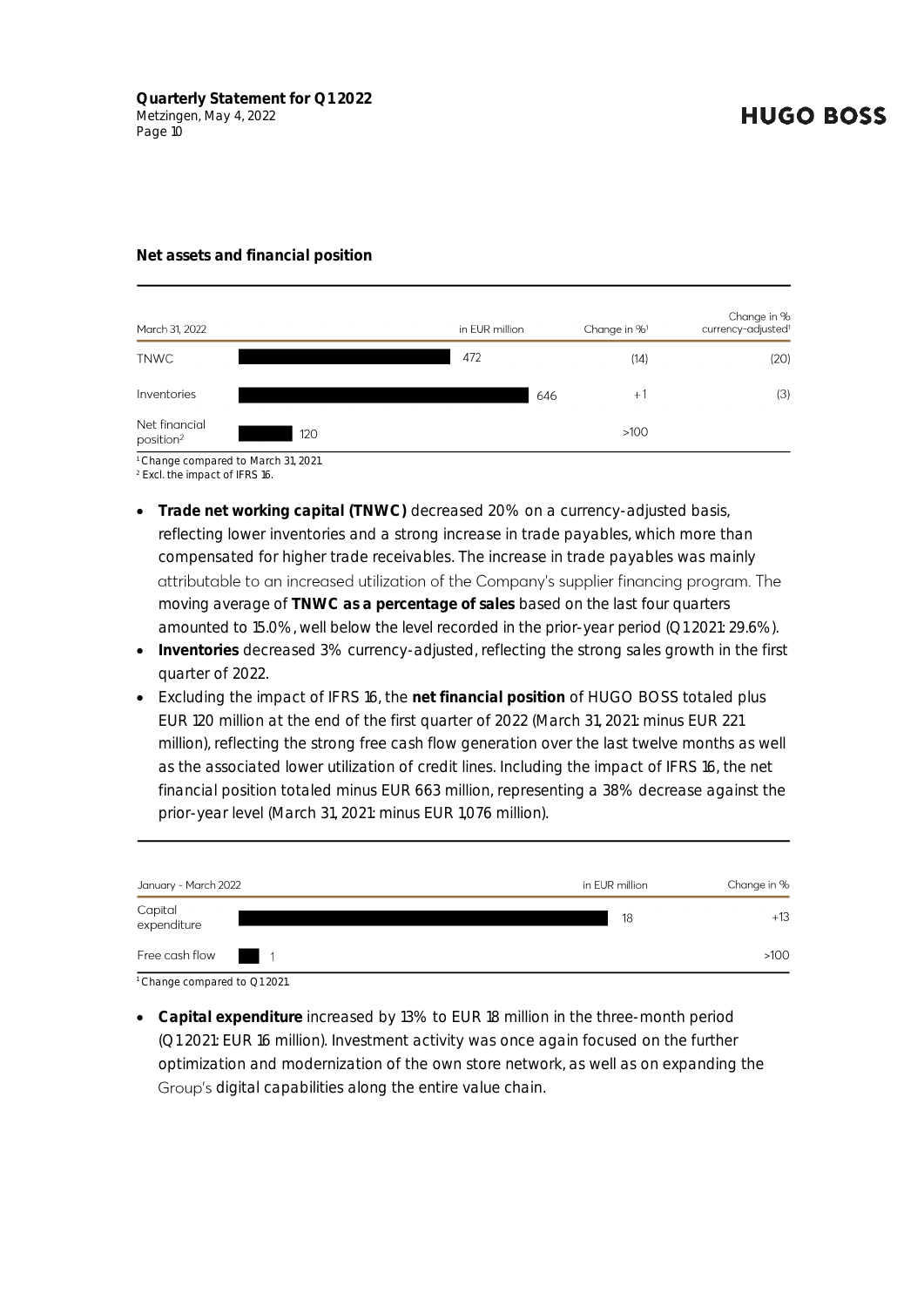• **Free cash flow** amounted to EUR 1 million (Q1 2021: minus EUR 30 million). The increase mainly reflects the strong bottom-line performance as well as further improvements in TNWC.

**Network of freestanding retail stores**



- As of March 31, 2022, the number of own **freestanding retail stores** amounted to 447, representing a slight decrease compared to December 31, 2021.
	- In the first three months of the year, a total of four BOSS stores were newly **opened** in mainland China and in the United Arab Emirates.
	- At the same time, eight stores with expiring leases across Europe and the Americas were **closed** in the first quarter.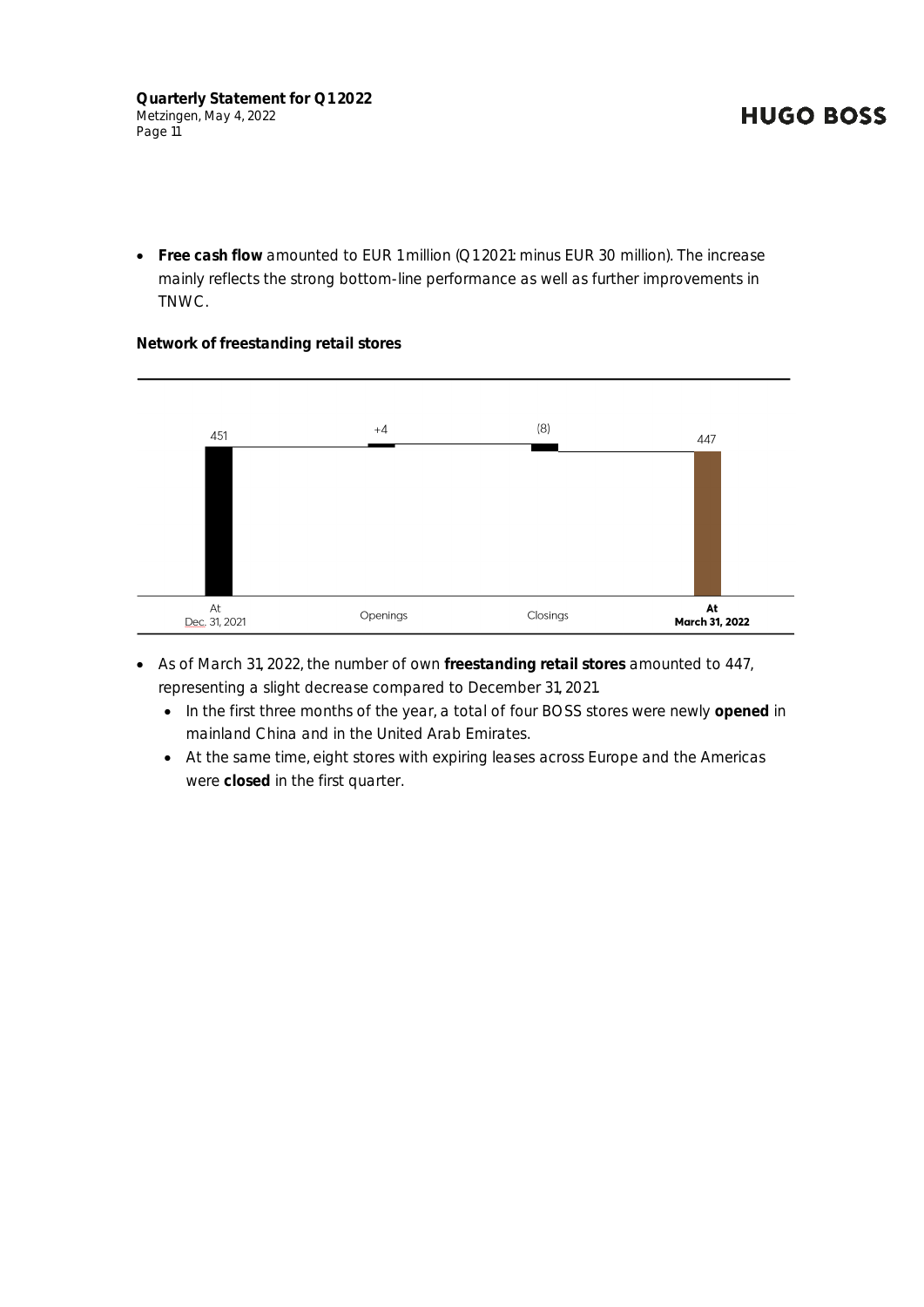#### **Outlook**

- Following its successful start to 2022, HUGO BOSS confirms its top- and bottom-line outlook for the current fiscal year as issued on March 10, 2022:
	- The Company continues to expect **Group sales** in 2022 to increase between +10% and +15% to a new record level of between EUR 3.1 billion and EUR 3.2 billion (2021: EUR 2.8 billion). This outlook is underpinned by the persisting strong brand momentum generated by BOSS and HUGO in the wake of the successful branding refresh. In addition, HUGO BOSS is confident that the ongoing robust momentum in Europe and the Americas will continue, supported by a particularly strong order intake for Fall/Winter 2022, which is expected to drive wholesale sales in the second half of the year. Together, these developments should enable the Company to more than compensate for the ongoing pandemic-related implications in mainland China.
	- Driven by the anticipated robust top-line improvements, **EBIT** in fiscal year 2022 is expected to increase within a range of +10% to +25% to an amount of between EUR 250 million and EUR 285 million (2021: EUR 228 million), despite ongoing investments into product, brand, and digital as part of "CLAIM 5", and against the backdrop of the current geopolitical and macroeconomic uncertainties - including the war in Ukraine, ongoing COVID-related restrictions in mainland China, the persistently high level of global freight costs, as well as general cost inflation.
	- At the same time, the Company continues to expect the Group's net income to improve to a level of between EUR 150 million and EUR 180 million (2021: EUR 144 million).
- HUGO BOSS also continues to expect **trade net working capital (TNWC) as a percentage of sales** to increase to a level of between 18% and 19% in 2022 (2021: 17.2%).
- **Capital expenditure** is still forecasted to total between EUR 200 million and EUR 230 million in 2022 (2021: EUR 104 million).
- Detailed information on the outlook for fiscal year 2022 can be found in the [Annual](https://annualreport-2021.hugoboss.com/management-report/outlook.html) Report 2021.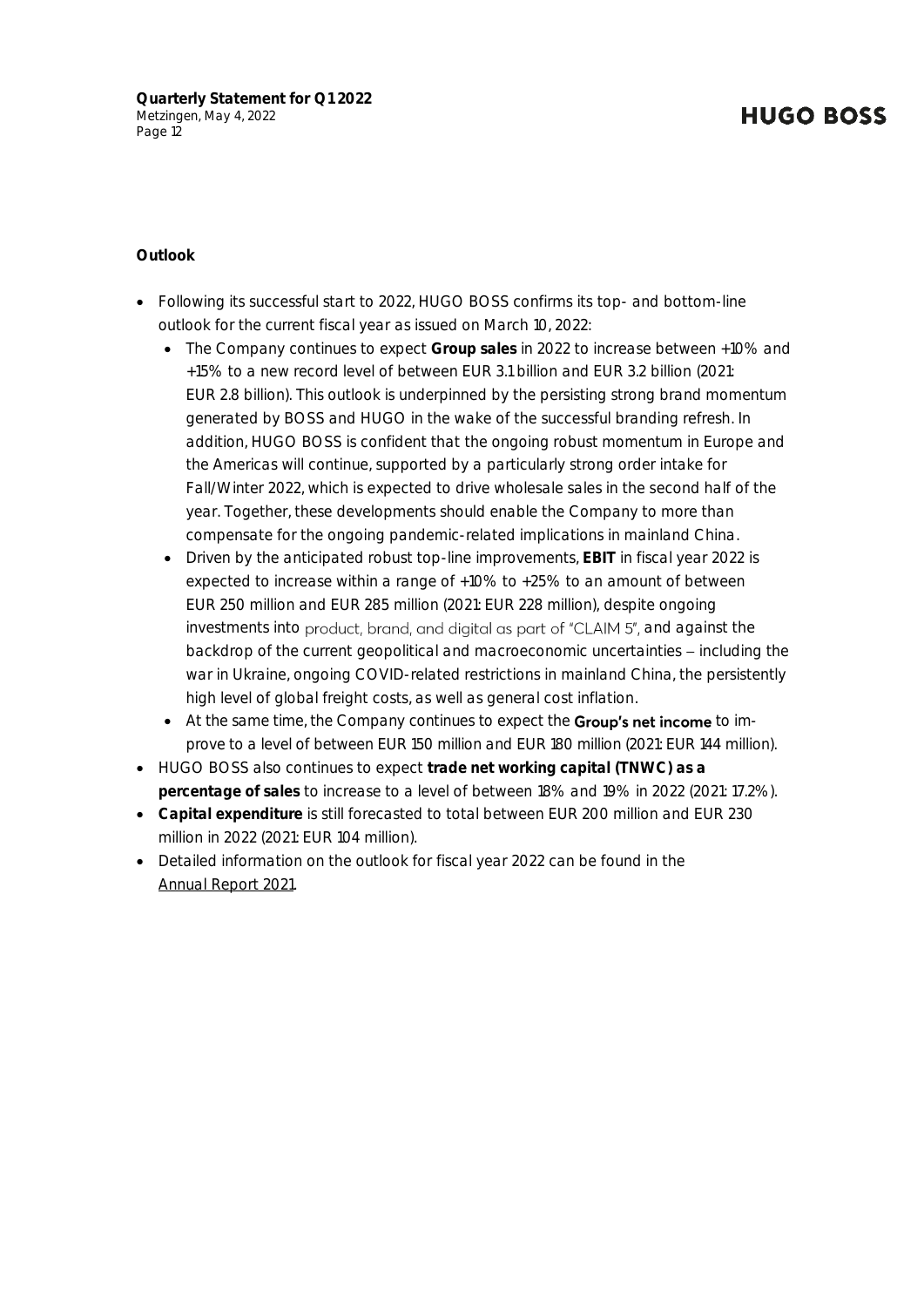**Quarterly Statement for Q1 2022** Metzingen, May 4, 2022 Page 13

### **HUGO BOSS**

**Financial calendar and contacts** 

**May 24, 2022** Virtual Annual Shareholders' Meeting

**August 3, 2022** Second Quarter Results 2022 & First Half Year Report 2022

**November 3, 2022** Third Quarter Results 2022

If you have any questions, please contact:

**Carolin Westermann** 

Head of Corporate Communications **Phone**  $+49$  7123 94 - 86321 **Email** carolin\_westermann@hugoboss.com

**Christian Stöhr**

Vice President Investor Relations **Phone**  $+49$  7123 94 - 87563 **Email** christian\_stoehr@hugoboss.com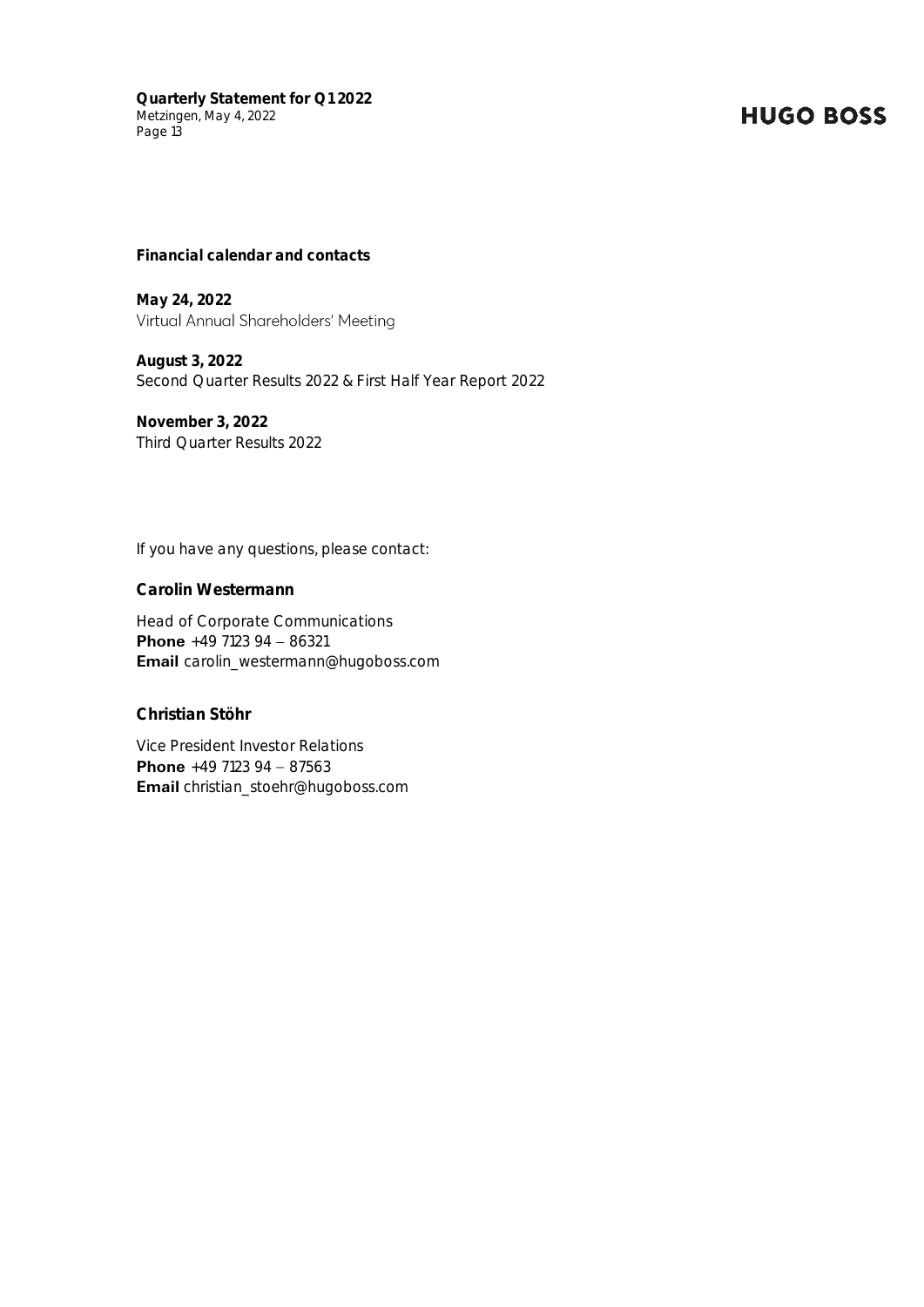# **FINANCIAL INFORMATION for Q1 2022**

Due to rounding, some numbers may not add up precisely to the totals provided.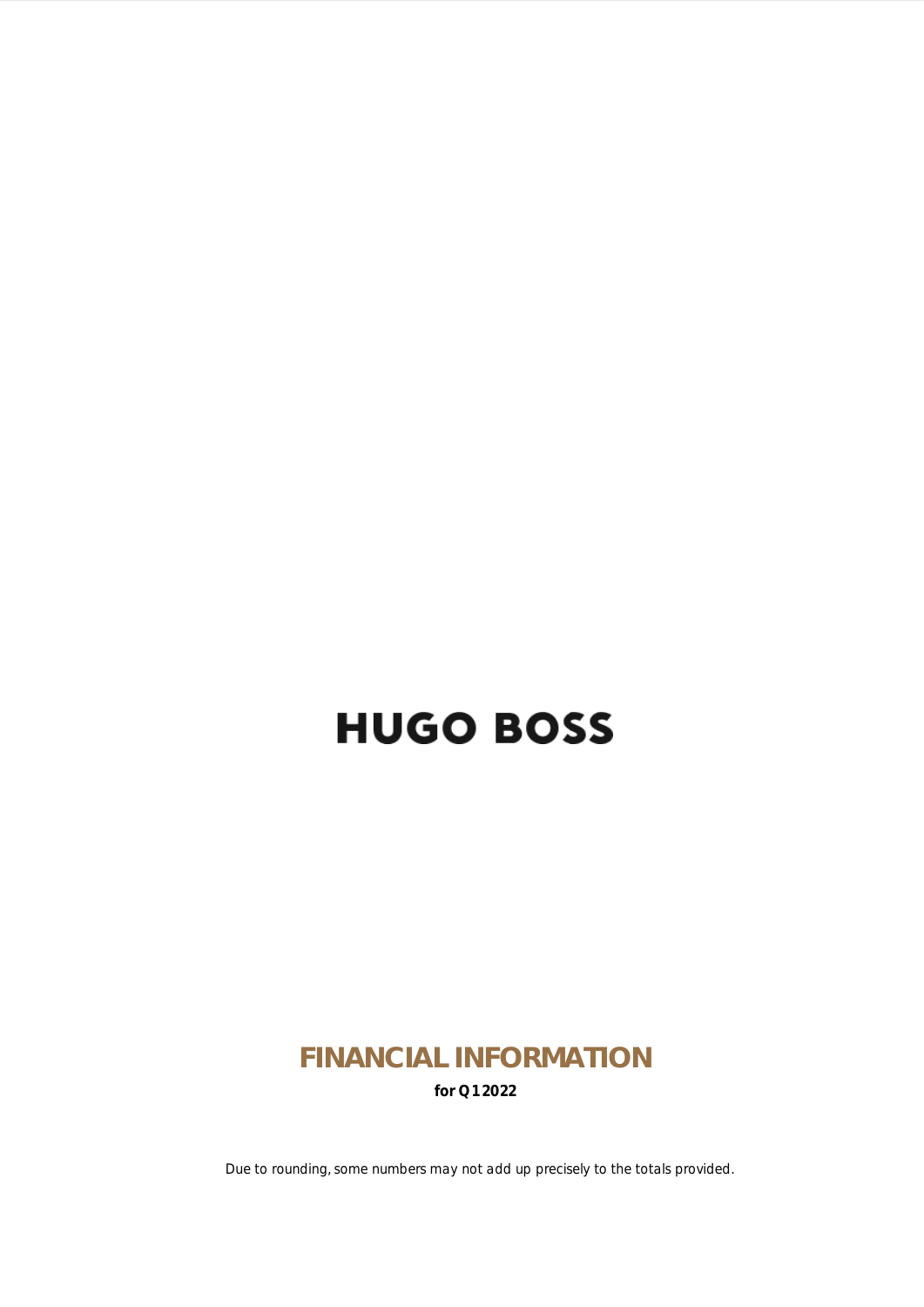#### **Key figures quarter**

| (in EUR million)                                     | Jan.-March | Jan.-March   |              | Change Currency-adjusted |
|------------------------------------------------------|------------|--------------|--------------|--------------------------|
|                                                      | 2022       | 2021         | in %         | change in %              |
| <b>Sales</b>                                         | 772        | 497          | 55           | 52                       |
| Sales by segment                                     |            |              |              |                          |
| Europe incl. Middle East and Africa                  | 505        | 299          | 69           | 69                       |
| Americas                                             | 134        | 80           | 68           | 56                       |
| Asia/Pacific                                         | <b>110</b> | 101          | 9            | 3                        |
| Licenses                                             | 23         | 17           | 34           | 34                       |
| Sales by distribution channel                        |            |              |              |                          |
| Brick-and-mortar retail                              | 383        | 212          | 81           | 76                       |
| Brick-and-mortar wholesale                           | 220        | 151          | 46           | 44                       |
| Digital                                              | 146        | 117          | 25           | 22                       |
| Licenses                                             | 23         | 17           | 34           | 34                       |
| Sales by brand                                       |            |              |              |                          |
| <b>BOSS Menswear</b>                                 | 604        | 386          | 57           | 53                       |
| <b>BOSS Womenswear</b>                               | 51         | 36           | 43           | 41                       |
| <b>HUGO</b>                                          | 116        | 76           | 54           | 52                       |
| Results of operations                                |            |              |              |                          |
| Gross profit                                         | 476        | 300          | 58           |                          |
| Gross margin in %                                    | 61.6       | 60.4         | 120 bp       |                          |
| <b>EBIT</b>                                          | 40         | $\mathbf{1}$ | $>100$       |                          |
| EBIT margin in %                                     | 5.2        | 0.2          | 500 bp       |                          |
| EBITDA                                               | 116        | 77           | 51           |                          |
| EBITDA margin in %                                   | 15.1       | 15.5         | $(40)$ bp    |                          |
| Net income attributable to equity holders            |            |              |              |                          |
| of the parent company                                | 24         | (9)          | >100         |                          |
| Net assets and liability structure as of March 31    |            |              |              |                          |
| Trade net working capital                            | 472        | 550          | (14)         | (20)                     |
| Trade net working capital in % of sales <sup>1</sup> | 15.0       | 29.6         | $(1,460)$ bp |                          |
| Non-current assets                                   | 1,448      | 1,510        | (4)          |                          |
| Equity                                               | 986        | 767          | 29           |                          |
| Equity ratio in %                                    | 36.7       | 29.4         | 730 bp       |                          |
| Total assets                                         | 2,686      | 2,611        | 3            |                          |
| <b>Financial position</b>                            |            |              |              |                          |
| Capital expenditure                                  | 18         | 16           | 13           |                          |
| Free cash flow                                       |            | (30)         | $>100$       |                          |
| Depreciation/amortization                            | (76)       | (76)         | $\circ$      |                          |
| Net financial liabilities (as of March 31)           | 663        | 1,076        | (38)         |                          |
| Additional key figures                               |            |              |              |                          |
| Employees (as of March 31) <sup>2</sup>              | 14,569     | 13,476       | 8            |                          |
| Personnel expenses                                   | 188        | 134          | 41           |                          |
| Shares (in EUR)                                      |            |              |              |                          |
| Earnings per share                                   | 0.35       | (0.13)       | $>100$       |                          |
| Last share price (as of March 31)                    | 52.64      | 33.47        | 57           |                          |
| Number of shares (as of March 31)                    | 70,400,000 | 70,400,000   | $\circ$      |                          |

<sup>1</sup> Moving average on the basis of the last four quarters.

<sup>2</sup> Full-time equivalent (FTE).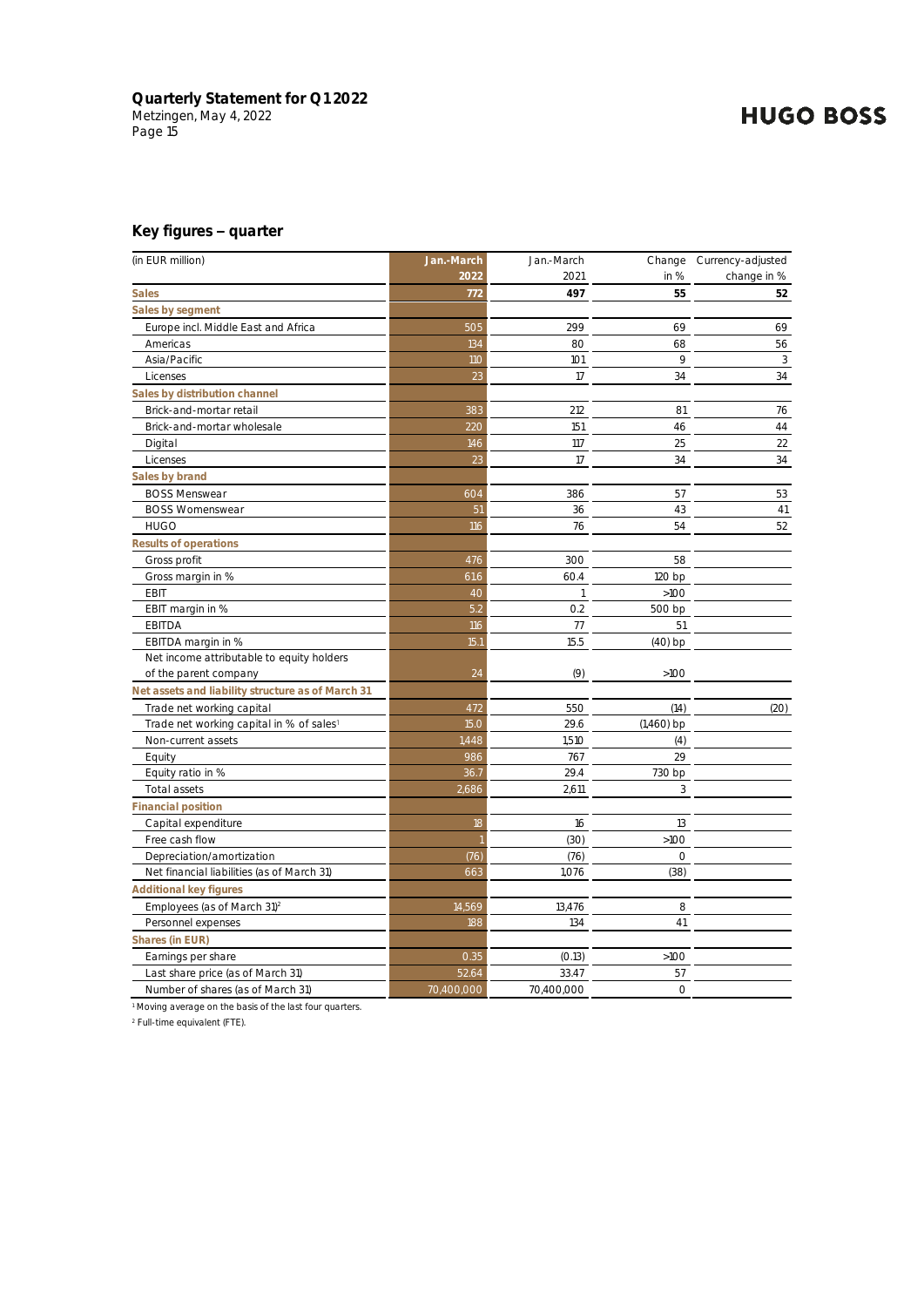#### **Sales by region and distribution channel - quarter**

#### **Europe**<sup>1</sup>

| (in EUR million)           | Jan.-March | Jan.-March |        | Change Currency-adjusted |
|----------------------------|------------|------------|--------|--------------------------|
|                            | 2022       | 2021       | in $%$ | change in %              |
| Brick-and-mortar retail    | 201        |            | 169    | 170                      |
| Brick-and-mortar wholesale | 181        | 124        | 46     | 46                       |
| Digital                    | 123        | 101        |        | 21                       |
| Total                      | 505        | 299        | 69     | 69                       |

1 Incl. Middle East and Africa.

#### **Americas**

| (in EUR million)           | Jan.-March | Jan.-March |        | Change Currency-adjusted |
|----------------------------|------------|------------|--------|--------------------------|
|                            | 2022       | 2021       | in $%$ | change in %              |
| Brick-and-mortar retail    | 88         | 50         |        | 65                       |
| Brick-and-mortar wholesale |            | 1Q         | b.     | 52                       |
| Digital                    |            |            |        |                          |
| Total                      | 134        | 8C         | 68     | 56                       |

#### **Asia/Pacific**

| (in EUR million)           | Jan.-March | Jan.-March |        | Change Currency-adjusted |
|----------------------------|------------|------------|--------|--------------------------|
|                            | 2022       | 2021       | in $%$ | change in %              |
| Brick-and-mortar retail    |            | 88         |        |                          |
| Brick-and-mortar wholesale |            |            |        |                          |
| Digital                    |            |            | 54     | 46                       |
| Total                      | 11C        | 101        |        |                          |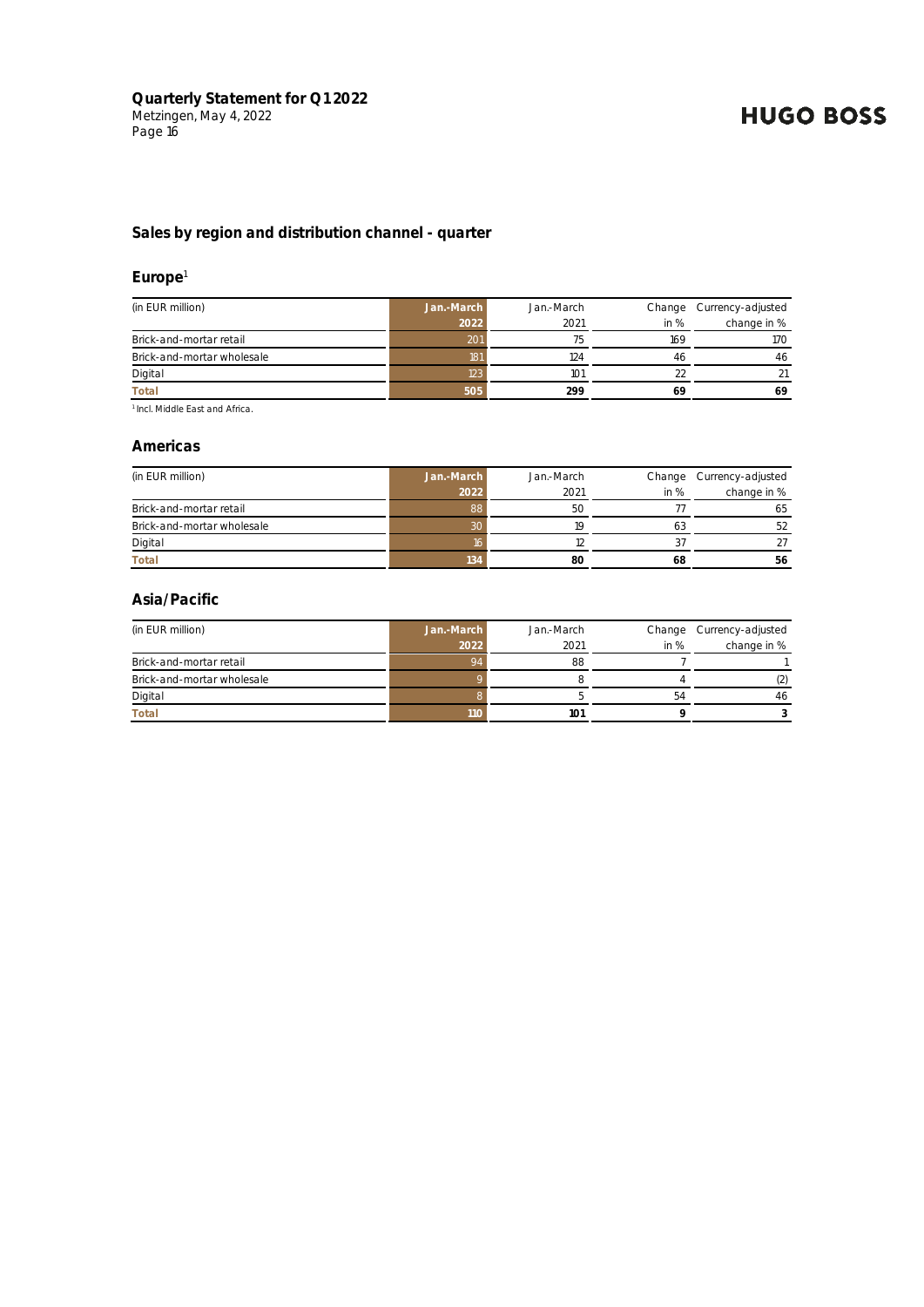#### **Consolidated income statement quarter**

| (in EUR million)                          |                 |                 |             |
|-------------------------------------------|-----------------|-----------------|-------------|
|                                           | Jan.-March 2022 | Jan.-March 2021 | Change in % |
| <b>Sales</b>                              | 772             | 497             | 55          |
| Cost of sales                             | (296)           | (197)           | (51)        |
| <b>Gross profit</b>                       | 476             | 300             | 58          |
| In % of sales                             | 61.6            | 60.4            | 120 bp      |
| Operating expenses                        | (436)           | (300)           | (45)        |
| In % of sales                             | (56.5)          | (60.3)          | 380 bp      |
| Thereof selling and distribution expenses | (344)           | (231)           | (49)        |
| Thereof administration expenses           | (92)            | (68)            | (34)        |
| Operating result (EBIT)                   | 40              |                 | $>100$      |
| In % of sales                             | 5.2             | 0.2             | 500 bp      |
| Financial result                          | (3)             | (11)            | 71          |
| Earnings before taxes                     | 37              | (11)            | $>100$      |
| Income taxes                              | (1O)            | 3               | < (100)     |
| Net income                                | 26              | (8)             | $>100$      |
| Attributable to:                          |                 |                 |             |
| Equity holders of the parent company      | 24              | (9)             | $>100$      |
| Non-controlling interests                 | D               |                 | 57          |
| Earnings per share (in EUR) <sup>1</sup>  | 0.35            | (0.13)          | $>100$      |
| Tax rate in %                             | 28              | 28              |             |

<sup>1</sup> Basic and diluted earnings per share.

#### **EBIT and EBITDA quarter**

| (in EUR million)              |                 |                 |             |
|-------------------------------|-----------------|-----------------|-------------|
|                               | Jan.-March 2022 | Jan.-March 2021 | Change in % |
| EBIT                          | 40              |                 | >100        |
| In % of sales                 | 5.2             | 0.2             | 500 bp      |
| Depreciation and amortization | (76)            | (76)            |             |
| EBITDA                        | 116             |                 | 51          |
| In % of sales                 | 15.1            | 15.5            | $(40)$ bp   |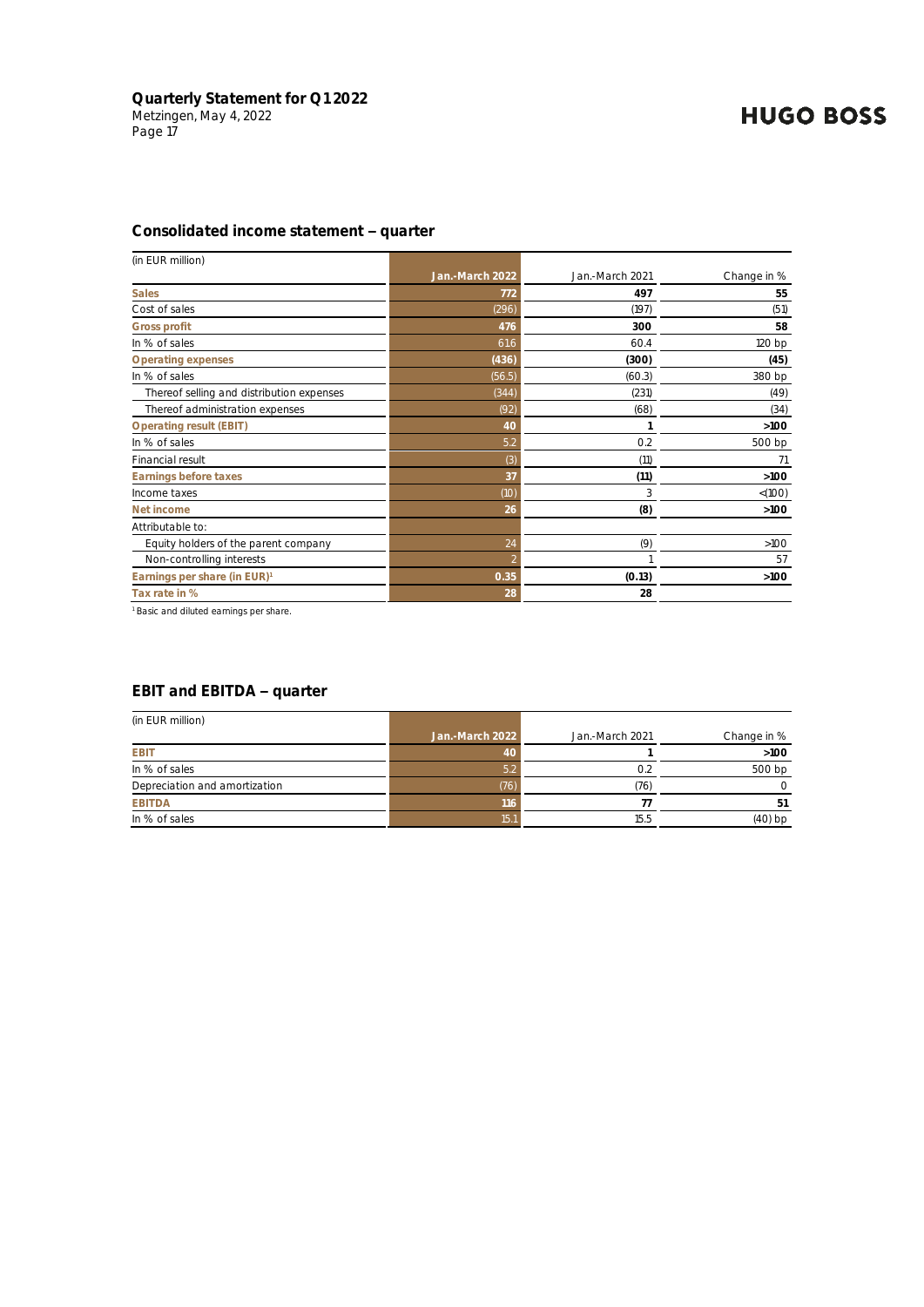#### **Consolidated statement of financial position**

| (in EUR million)                       |                |                |                   |
|----------------------------------------|----------------|----------------|-------------------|
| Assets                                 | March 31, 2022 | March 31, 2021 | December 31, 2021 |
| Property, plant, and equipment!        | 413            | 401            | 418               |
| Intangible assets                      | 162            | 169            | 164               |
| Right-of-use assets <sup>1</sup>       | 689            | 736            | 695               |
| Deferred tax assets                    | 158            | 183            | 160               |
| Non-current financial assets           | 24             | 22             | 20                |
| Other non-current assets               |                | $\mathbf{1}$   | $\mathbf{1}$      |
| Non-current assets                     | 1,448          | 1,510          | 1,458             |
| Inventories                            | 646            | 638            | 606               |
| Trade receivables                      | 222            | 197            | 235               |
| Current tax receivables                | 16             | 23             | 15                |
| Current financial assets               | 11             | 14             | 27                |
| Other current assets                   | 109            | 106            | 111               |
| Cash and cash equivalents              | 234            | 123            | 285               |
| <b>Current assets</b>                  | 1,238          | 1,101          | 1,278             |
| Total                                  | 2,686          | 2,611          | 2,736             |
| <b>Equity and liabilities</b>          | March 31, 2022 | March 31, 2021 | December 31, 2021 |
| Subscribed capital                     | 70             | 70             | 70                |
| Own shares                             | (42)           | (42)           | (42)              |
| Capital reserve                        | $\overline{O}$ | $\circ$        | $\circ$           |
| Retained earnings                      | 880            | 700            | 850               |
| Accumulated other comprehensive income | 61             | 31             | 47                |
| Equity attributable to equity holders  |                |                |                   |
| of the parent company                  | 969            | 760            | 925               |
| Non-controlling interests              | 17             | 8              | 14                |
| Group equity                           | 986            | 767            | 940               |
| Non-current provisions                 | 95             | 88             | 102               |
| Non-current financial liabilities      | 100            | 268            | 103               |
| Non-current lease liabilities          | 592            | 643            | 601               |
| Deferred tax liabilities               | 11             | 12             | 11                |
| Other non-current liabilities          |                | $\overline{2}$ | $\mathbf{1}$      |
| Non-current liabilities                | 800            | 1,012          | 818               |
| Current provisions <sup>1</sup>        | 87             | 66             | 99                |
| Current financial liabilities          | 31             | 90             | 32                |
| Current lease liabilities              | 191            | 212            | 193               |
| Income tax payables                    | 30             | 45             | 28                |
| Trade payables                         | 396            | 285            | 464               |
| Other current liabilities <sup>1</sup> | 165            | 133            | 161               |
| <b>Current liabilities</b>             | 900            | 831            | 978               |
| Total                                  | 2,686          | 2,611          | 2,736             |

<sup>1</sup>Some amounts shown differ from those reported in the previous year due to reclassifications.

#### **Trade net working capital (TNWC)**

| (in EUR million)                 |                |                |             |                   |
|----------------------------------|----------------|----------------|-------------|-------------------|
|                                  |                |                |             | Currency-adjusted |
|                                  | March 31, 2022 | March 31, 2021 | Change in % | change in %       |
| Inventories                      | 646            | 638            |             |                   |
| Trade receivables                | 222            | 197            | 13          |                   |
| Trade payables                   | (396)          | (285)          | 39          | 35                |
| Trade net working capital (TNWC) | 472            | 550            | (14)        | (20)              |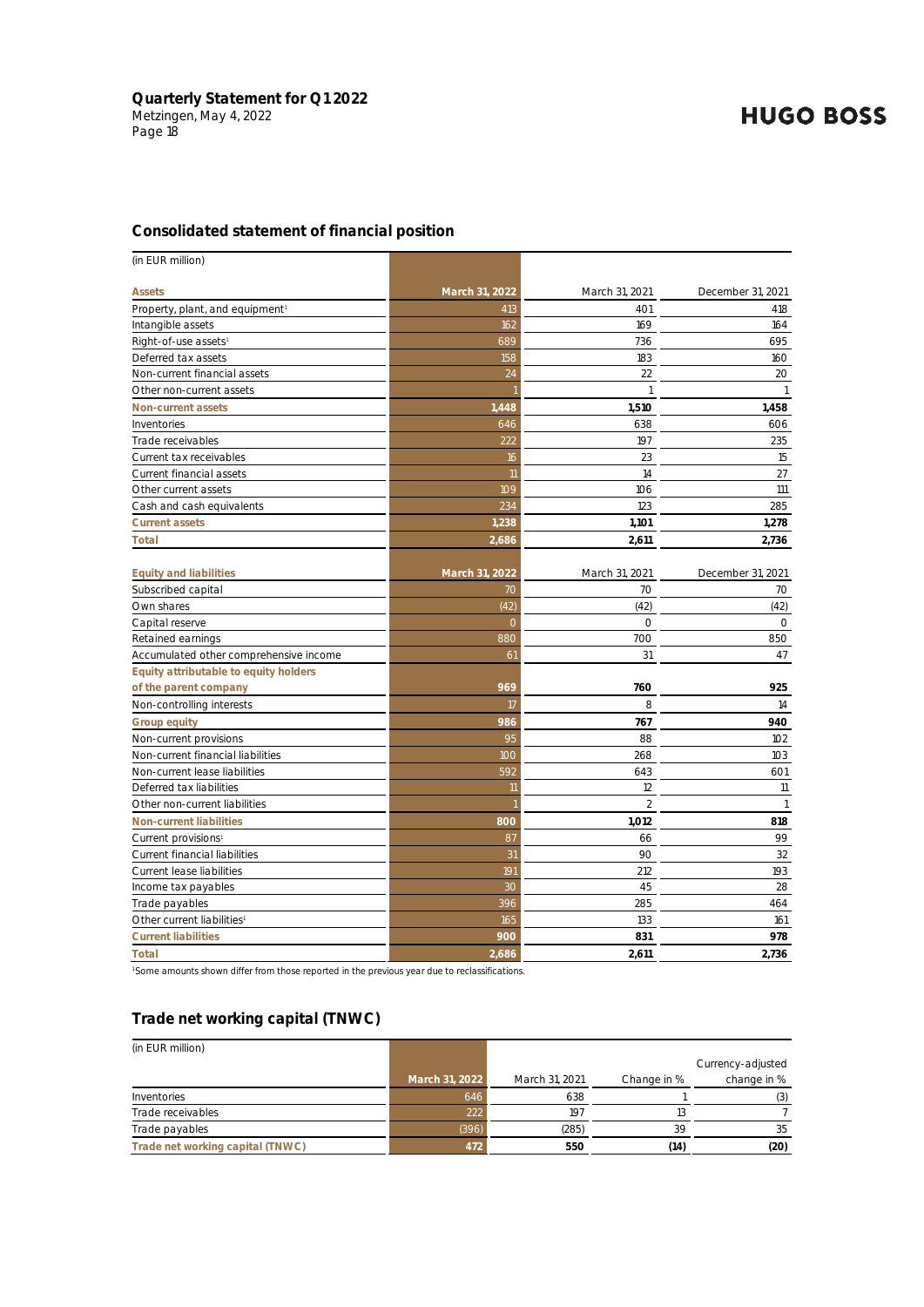#### **Consolidated statement of cash flows**

| (in EUR million)                                                                       |                          |                   |
|----------------------------------------------------------------------------------------|--------------------------|-------------------|
|                                                                                        | Jan. - March 2022        | Jan. - March 2021 |
| Net income                                                                             | 26                       | (8)               |
| Depreciation/amortization                                                              | 76                       | 76                |
| Unrealized net foreign exchange gain/loss                                              | (1)                      |                   |
| Other non-cash transactions                                                            | $\overline{\phantom{a}}$ | $\circ$           |
| Income tax expense/income                                                              | 10                       | (3)               |
| Interest expense/income                                                                | 6                        | 5                 |
| Change in inventories                                                                  | (37)                     | (12)              |
| Change in receivables and other assets                                                 | 30                       | (24)              |
| Change in trade payables and other liabilities <sup>1</sup>                            | (7O)                     | (29)              |
| Result from disposal of non-current assets                                             | (2)                      | $\circ$           |
| Change in provisions for pensions                                                      | $\overline{O}$           | (1)               |
| Change in other provisions <sup>1</sup>                                                | (12)                     | (12)              |
| Income taxes paid                                                                      | (8)                      | (9)               |
| Cash flow from operating activities                                                    | 21                       | (14)              |
| Investments in property, plant and equipment                                           | (14)                     | (13)              |
| Investments in intangible assets                                                       | (3)                      | (3)               |
| Acquisition of subsidiaries and other business entities                                |                          |                   |
| less cash and cash equivalents acquired                                                | (2)                      | 0                 |
| Cash receipts from disposal of property, plant, and equipment<br>and intangible assets | 0                        | 0                 |
| Cash flow from investing activities                                                    | (19)                     | (16)              |
| Dividends paid to equity holders of the parent company                                 | 0                        | 0                 |
| Change in current financial liabilities                                                | (4)                      | 2                 |
| Cash receipts from non-current financial liabilities                                   | $\Omega$                 | 75                |
| Repayment of current and non-current lease liabilities                                 | (46)                     | (48)              |
| Interest paid                                                                          | (6)                      | (5)               |
| Interest received                                                                      | $\Omega$                 | $\circ$           |
| Cash flow from financing activities                                                    | (55)                     | 25                |
| Exchange rate related changes in cash and cash equivalents                             | $\overline{4}$           | 3                 |
| Change in cash and cash equivalents                                                    | (50)                     | (2)               |
| Cash and cash equivalents at the beginning of the period                               | 285                      | 125               |
| Cash and cash equivalents at the end of the period                                     | 234                      | 123               |

<sup>1</sup>Some amounts shown differ from those reported in the previous year due to reclassifications.

#### **Free cash flow**

| (in EUR million)                    |                   |                   |
|-------------------------------------|-------------------|-------------------|
|                                     | Jan. - March 2022 | Jan. – March 2021 |
| Cash flow from operating activities |                   | (14)              |
| Cash flow from investing activities | (19)              | (16)              |
| Free cash flow                      |                   | (30)              |